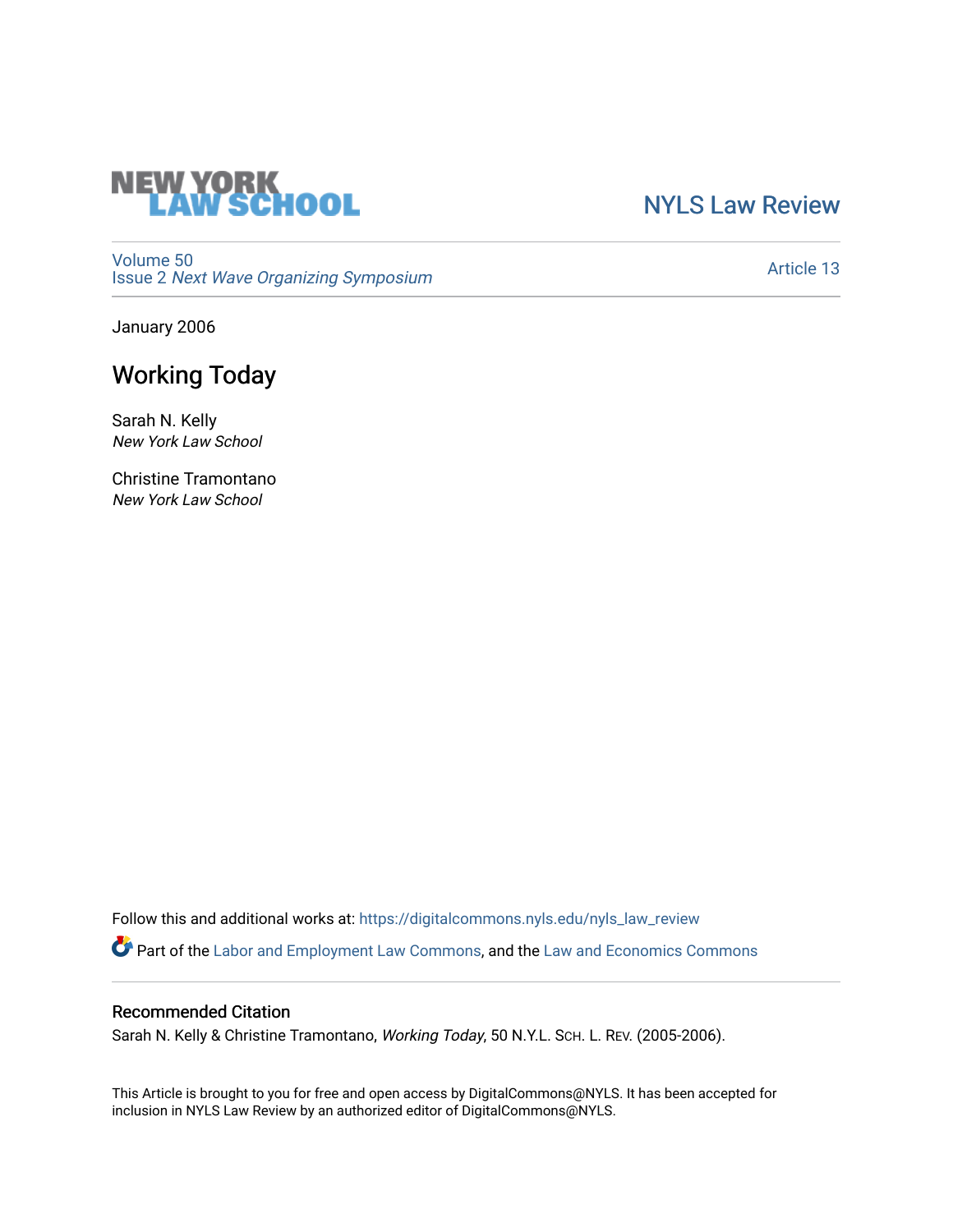### WORKING TODAY

### SARAH N. KELLY & CHRISTINE TRAMONTANO\*

The average New York City freelancer is well educated and well paid. He<sup>1</sup> has earned a college or graduate degree.<sup>2</sup> He works in almost any industry imaginable as a writer, artist, financial advisor, or computer technician.3 He performs vital and diverse functions necessary to the strength of the economy and the progress of the business world.4 In New York, this "average freelancer" makes up approximately 30% of the workforce.5 Many industries such as the arts, media, advertising, finance, and especially technology are increasingly relying on freelance workers to perform necessary tasks and outsourcing work to them rather than hiring full-time employees.6 As such, because a freelance worker does not maintain a traditional employer-employee relationship, a freelancer does not enjoy the employer-based benefits that traditional workers enjoy. The average freelancer either does not have health insurance or pays \$500 a month or more for individual coverage.7 He also pays onerous New York City self-employment tax on top of employment tax.8 Because he essentially works for no one, he is not protected by the

J.D. candidates New York Law School, 2006.

<sup>1.</sup> The pronoun "he" is used in this article in a gender neutral sense.

<sup>2.</sup> Press Release, Working Today, Health Insurance Affordability Survey (May 25, 2004), http://www.workingtoday.org/press/05-25-04.php (presenting findings that almost 90% of New York City's freelancers have college or graduate degrees).

<sup>3.</sup> *Id.* 

<sup>4.</sup> *Id.* 

<sup>5.</sup> Press Release, Working Today*,* Survey Findings Presented to City Council (March 5, 2003), http://www.workingtoday.org/about/03-05-03.php.

<sup>6.</sup> David English, *Getting in: Media managers at top corporations and outsourcing agencies tell you how to land your next contract*, AV VIDEO MULTIMEDIA PRODUCER, Jan. 1, 2004, at 22, available at www.dvformat.com/2004/01\_jan/features/gettingin.htm.

<sup>7.</sup> Press Release, Working Today, Educated, Working, Well Paid . . . And No Health Insurance: A Conundrum For Growing Freelance Workforce in New York City (May 25, 2004), http://www.workingtoday.org/press/05-25-04.php (reporting that 47% of freelance workers in New York City experience gaps in health insurance coverage and 84% find it difficult to afford health insurance).

<sup>8.</sup> Working Today, The Issues, http://www.workingtoday.org/advocacy/issues.php (last visited Oct. 16, 2005) (explaining that freelancer workers must pay selfemployment tax in addition to individual income tax, whereas a worker who enjoys a

<sup>597</sup>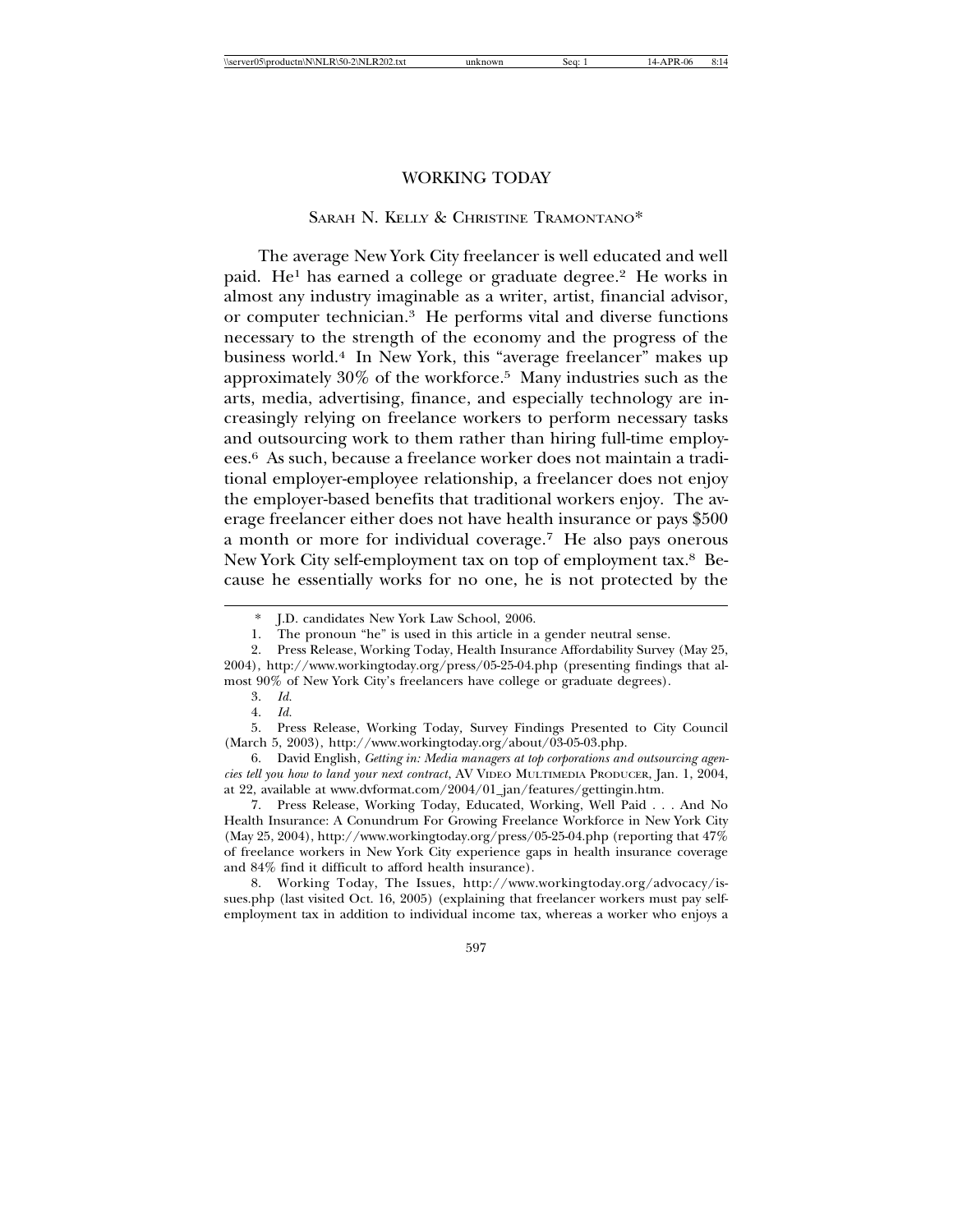anti-discrimination laws under which traditional employees can seek redress for discrimination in the workplace.9 Nor is he covered by unemployment insurance.10

Freelancers became second-class workers during the 1940s, despite President Franklin D. Roosevelt's efforts in the 1930s to protect all workers through New Deal legislation.11 In 1947, with a Republican majority in the House of Representatives and the Senate, Congress, over President Harry S. Truman's veto, passed the Taft-Hartley Act, which expressly excluded independent workers, as well as agricultural and domestic workers, from the definition of "employee."12 Thus, independent workers were no longer afforded protection under the New Deal legislation.13 The Taft-Hartley definition of employee<sup>14</sup> still stands today and, as a result, freelancers are not explicitly protected under the slew of legislation enacted by

11. The National Labor Relations Act (NLRA), ch. 372, §2, 49 Stat. 450 (1935) (codified as amended at 29 U.S.C. §§ 151-169 (2000)) and the Fair Labor Standards Act (FLSA) of 1938, ch. 676, 52 Stat. 1060 (codified as amended at 29 U.S.C. §§ 201-219 (2000)) are collectively known as "The New Deal." The NLRA gave employees the right to unionize and the ability to bargain collectively for the right to negotiate the terms and conditions of their employment. *See* 29 U.S.C. § 157 (2000). The FLSA set the standards for minimum wage and maximum hours, and imposed penalties on employers that violated regulations under the Act. *See* 29 U.S.C. §§ 206, 207 (2000).

12. National Labor Relations Act, ch. 120, 61 Stat. 136, 138 (1947) (amending the National Labor Relations Act of 1935). For general discussion of the National Labor Relations Act, see Thomas M. Murray, *Independent Contractor or Employee? Misplaced Reliance on Actual Control Has Disenfranchised Artistic Workers Under The National Labor Relations Act*, 16 CARDOZO ARTS & ENT. L.J. 303, 310 (1998).

The term "employee" shall include any employee, and shall not be limited to the employees of a particular employer, unless the Act explicitly states otherwise, and shall include any individual whose work has ceased as a consequence of, or in connection with, any current labor dispute or because of any unfair labor practice, and who has not obtained any other regular and substantially equivalent employment, *but shall not include* any individual employed as an agricultural laborer, or in the domestic service of any family or person at his home, or any individual employed by his parent or spouse, or any individual having the status of an independent contractor, or any individual employed as a supervisor, or any individual employed by an employer subject to the Railway Labor Act, as amended from time to time, or by any other person who is not an employer as herein defined.

traditional employer/employee relationship is only responsible for paying individual income tax, because the employer is responsible for paying employment taxes).

<sup>9.</sup> *Id.*

<sup>10.</sup> *Id.*

<sup>13.</sup> *See* Murray, *supra* note 12.

<sup>14.</sup> The NLRA as amended provides: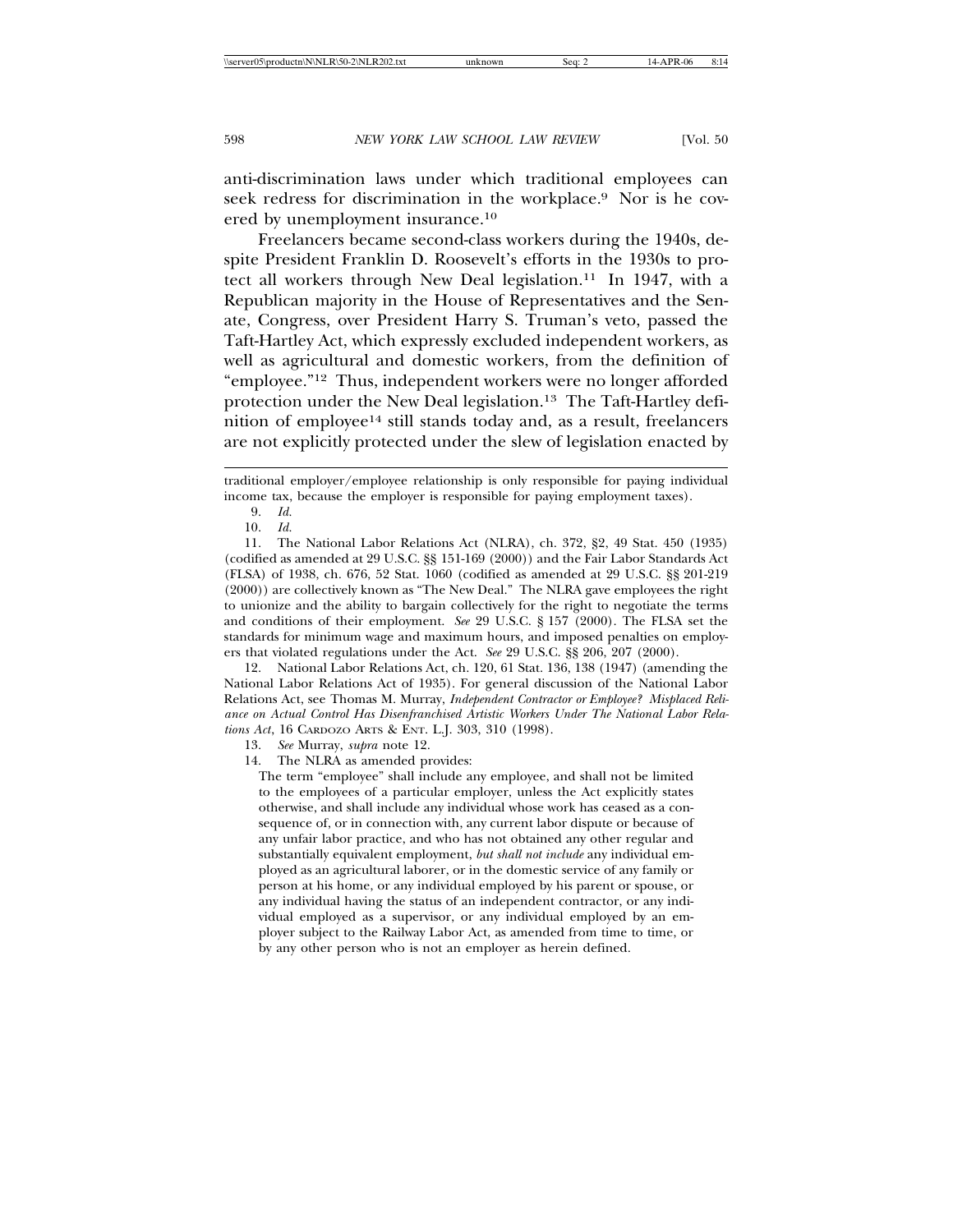Congress designed to protect employees' rights.15 Freelance workers who must obtain individual health insurance are not afforded the same federal protections against discrimination by health insurance providers that are available to individuals who receive health insurance through their employers' group-rate plans. Specifically, the protection against denial of insurance coverage due to pre-existing conditions does not apply to workers in nontraditional working relationships.16

A freelance worker living in New York City with no dependents must earn over \$120,000 per year in order to afford the cost of an individual plan premium.17 Yet less than 4% of freelance workers fall within this income bracket.18 The result is that many freelancers

15. Title XXIX of the U.S. Code provides health, safety, and benefits to employees, but defines "employee" to exclude freelancers. *See* 29 U.S.C. §§ 1-3058 (2000).

16. *See* Group Health Plan Requirements Relating to Portability Access and Renewability, 29 U.S.C. § 1182 (1996). The Group Health Plan Requirements Relating to Portability Access and Renewability prohibits health insurance providers from discriminating against individual participants who are offered health insurance benefits through their employers' group rate health plan. *Id.* As such, an insurer cannot refuse coverage based on an individual's health status, medical condition, or disability. *See id.* In contrast, individual health insurance coverage does not provide such broad protections. For example, § 1182 along with the Individual Market Rules Relating to Portability Access and Renewability, 42 U.S.C. § 300gg-41, prohibit health insurance providers from denying coverage to individuals with preexisting conditions, but only if: 1) the individual had prior coverage for an aggregate of 18 months before applying for coverage; and 2) the prior coverage was through a group plan, governmental plan, or church plan. Hence, if an individual was either uninsured or had prior insurance with an individual plan, health insurance providers can refuse coverage.

17. The average monthly premium for an individual health plan is \$521 per month. *See* Working Today, *supra* note 7. Studies show that freelancers in New York City can afford to pay approximately 5% of their gross income on health insurance. Assuming a \$521 monthly premium, a freelancer's health insurance plan would total \$6,252 per year. A freelancer's annual income would need to equal at least \$125,040 in order for an individual health plan to be "affordable" according to the 5% affordability ratio. A majority of freelancers surveyed by Working Today, however, feel that because of the high cost of living in New York City, they would have trouble allocating even 5% of their income to health insurance. *See* Working Today, *supra* note 5. *See also* SARA R. COLLINS, ET AL., THE AFFORDABILITY CRISIS IN U.S. HEALTH CARE: FINDINGS FROM THE COMMONWEALTH FUND BIENNIAL HEALTH INSURANCE SURVEY (Mar. 2004), *available at* http://www.cmwf.org/usr\_doc/collins\_biennial2003\_723.pdf.

18. *See* Sara Horowitz & Stephanie Buchanan, Working Today, The High Price of Creativity 2004, 2, *available at* http://www.workingtoday.org/advocacy/artsreport2004.

<sup>29</sup> U.S.C. § 152 (3) (2000) (effective July 5, 1935) (amended June 23, 1947) (emphasis added). The 1947 amendment added independent contractors to the list of individuals that were not included in the definition of employee. *Id*.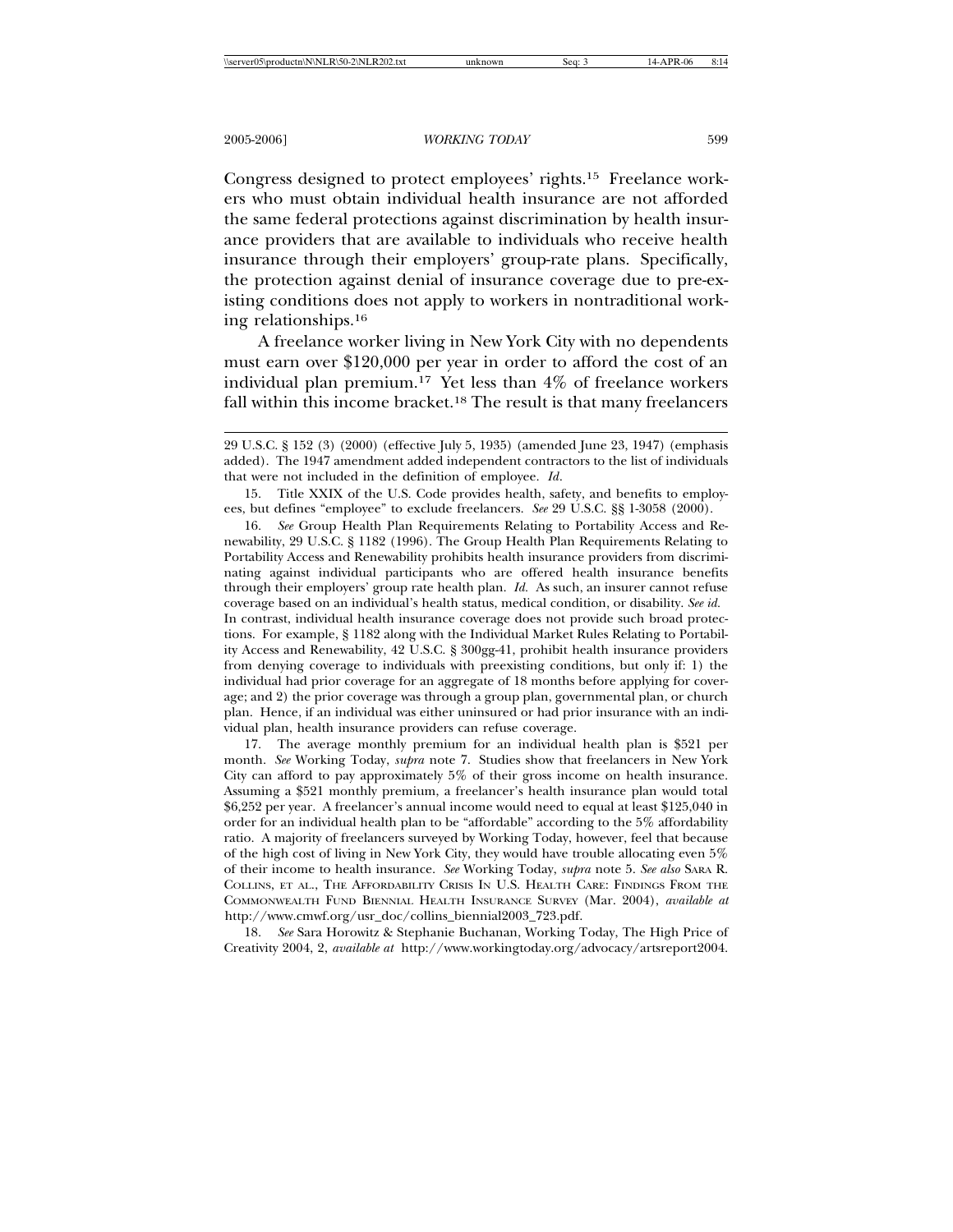go without coverage and without medical care or rely on visits to the emergency room, instead of seeking regular preventive care.19 Low-cost and state-sponsored health plans are generally not available to the typical freelance worker due to strict eligibility requirements. For example, the New York State Medicaid program bills itself as a program for "New Yorkers who can't afford to pay for medical care," but it has extremely narrow criteria for determining who can "afford to pay."<sup>20</sup> For a single individual to qualify, he must not earn more than \$8,004 per year.<sup>21</sup> This salary requirement alone would preclude qualification for the majority of freelance workers, considering that 74% of freelance workers in New York City earn \$25,000 or more per year.<sup>22</sup> Healthy NY offers another low-cost form of health insurance.23 An individual can qualify for Healthy NY if he earns no more than \$23,800 per year.<sup>24</sup> Al-

19. Horowitz & Buchanan, Educated, Employed and Uninsured, *supra* note 18.

pdf (last visited Oct. 16, 2005) [hereinafter Horowitz & Buchanan, The High Price of Creativity]. According to surveys conducted by Working Today, 41% of New York's freelancers earn between \$25,000 and \$50,000 per year. *See* Sara Horowitz & Stephanie Buchanan, Working Today, Health Insurance Affordability Report 2004, Educated, Employed and Uninsured: How Independent Workers Fall Out of the Social Safety Net [hereinafter Horowitz & Buchanan, Educated, Employed and Uninsured]*,* 4, (2004), *available at* http://workingtoday.org/advocacy/affordabilityreport2004.pdf. Based on the 5% affordability ratio, a person earning \$25,000 per year could only afford monthly premiums of \$104, and a person earning \$50,000 per year could only afford monthly premiums of \$208. Thus, most freelancers fall well short of the \$521 or more needed to for an individual health insurance plan.

<sup>20.</sup> *See* New York State Department of Health, *Information for a Healthy New York,* http://www.health.state.ny.us/nysdoh/medicaid/mainmedicaid.htm (last revised Sept. 12, 2005).

<sup>21.</sup> *Id.* Medicaid has expanded income levels for children and pregnant women. Families with children one to nineteen years of age can qualify for Medicaid if earning an income of up to 133% of the Federal Poverty Level. Pregnant women and infants one year old or younger can qualify for Medicaid if earning an income of up to 200% of the Federal Poverty Level. In order for a family of four to qualify, the family must not earn more than an annual net salary of \$11,904 and cannot have more than \$5,950 in resources.

<sup>22.</sup> *See* Horowitz & Buchanan, The High Price of Creativity, *supra* note 18.

<sup>23.</sup> Healthy NY was introduced by Governor Pataki in 2000, under the New York Healthy Care Reform Act of 2000. *See* 2000 N.Y. Sess. Laws page no. 1832 (McKinney) (codified as amended N.Y. Ins. Law  $\S 4326 (2005)$ ).

<sup>24.</sup> New York State Healthy NY – For Small Businesses & Working Individuals, *Eligibility Criteria for Individuals*, http://www.ins.state.ny.us/website2/hny/english/hnyeci.htm (last visited July 13, 2005).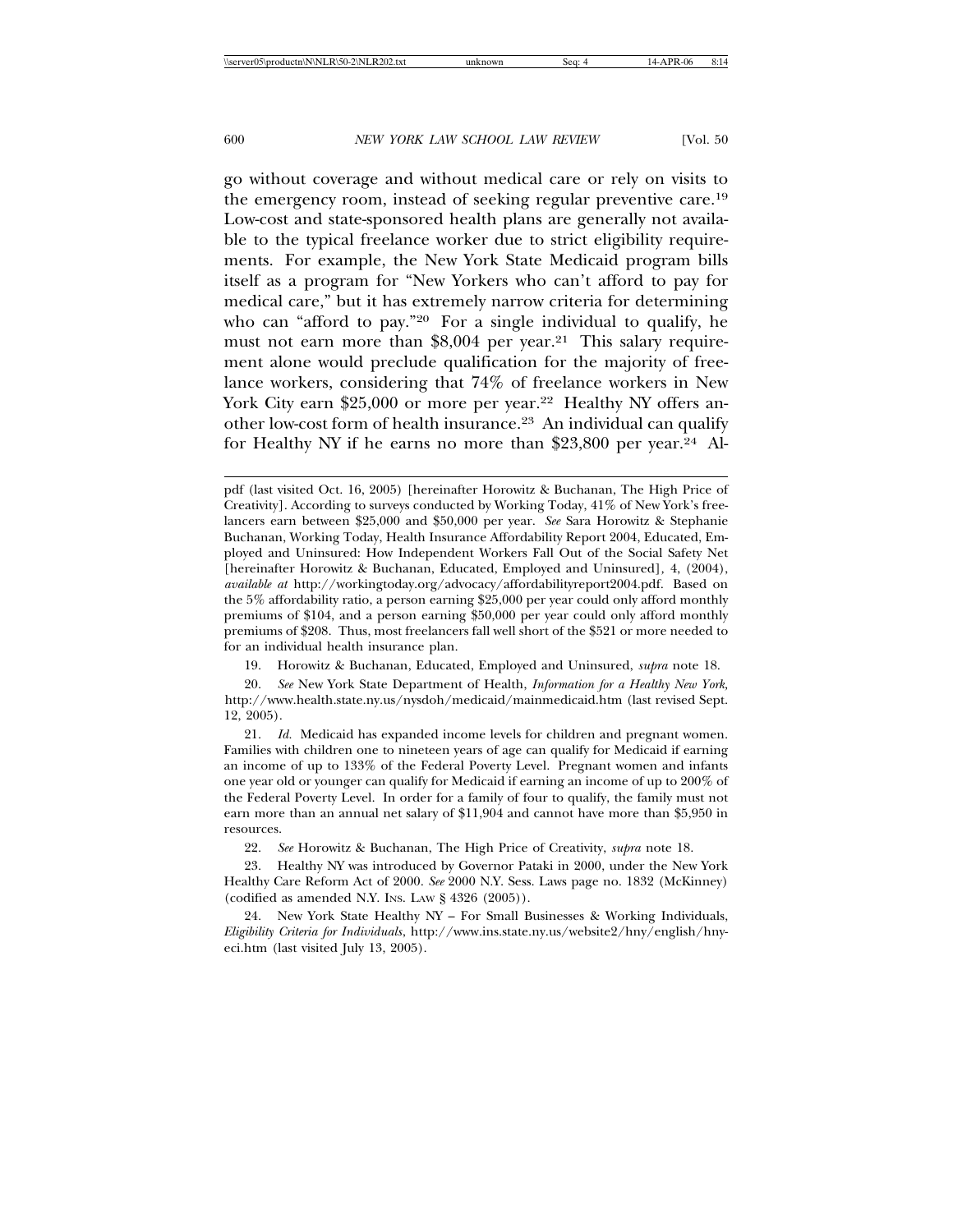though this salary requirement is less restrictive than Medicaid, Healthy NY imposes additional eligibility requirements.25

In 1995, Sara Horowitz, seeing the increasing vulnerability of the freelance worker, formed Working Today, a non-profit organization dedicated to representing the needs of the growing independent workforce.26 Working Today is a national nonprofit organization that was formed to represent the needs and concerns of independent workers, such as freelancers, consultants, temps, and other contingent workers.27 Through advocacy, information, and service, Working Today's mission is to update the nation's social safety net, developing systems so that people in nontraditional employment arrangements can access affordable benefits.<sup>28</sup>

Working Today has a two-pronged approach to achieving its mission. First, the group launched the Freelancers Union in September 2001.29 The Freelancers Union, originally called the Portable Benefits Network, offers New York City residents and independent workers in a limited number of industries access to benefits. Second, Working Today educates policymakers and the public about the needs of independent workers. The group advocates for changes in policy by lobbying and working with politicians to make changes to city, state, and national laws.30

On September 4, 2001, Working Today launched its Portable Benefits Network and 24,000 people visited their website during the first week.31 But Working Today, like the rest of New York, was hit hard by the effects of September 11. It took until January 2002 for people to resume signing up. By October of that year, almost 1,000

30. *Id.*

<sup>25.</sup> Healthy NY requires that applicants lack insurance for the twelve months preceding the filing of an application. The program also requires that the applicant is currently employed or has been employed within the past twelve months.

<sup>26.</sup> *See* Working Today, Sara Horowitz Biography, http://www.workingtoday.org/ about/sarahorowitzbio.php (last visited Aug. 30, 2005).

<sup>27.</sup> *See* Working Today, About Us, http://www.workingtoday.org/about/ index.php (last visited Aug. 30, 2005).

<sup>28.</sup> *See* Working Today, *supra* note 26.

<sup>29.</sup> *See* Working Today, *supra* note 27.

<sup>31.</sup> Stephanie Strom, *Health Insurance for Freelancers; A New Group Focuses on an Overlooked Group of Workers,* N.Y. TIMES, Oct. 2, 2002, at B1.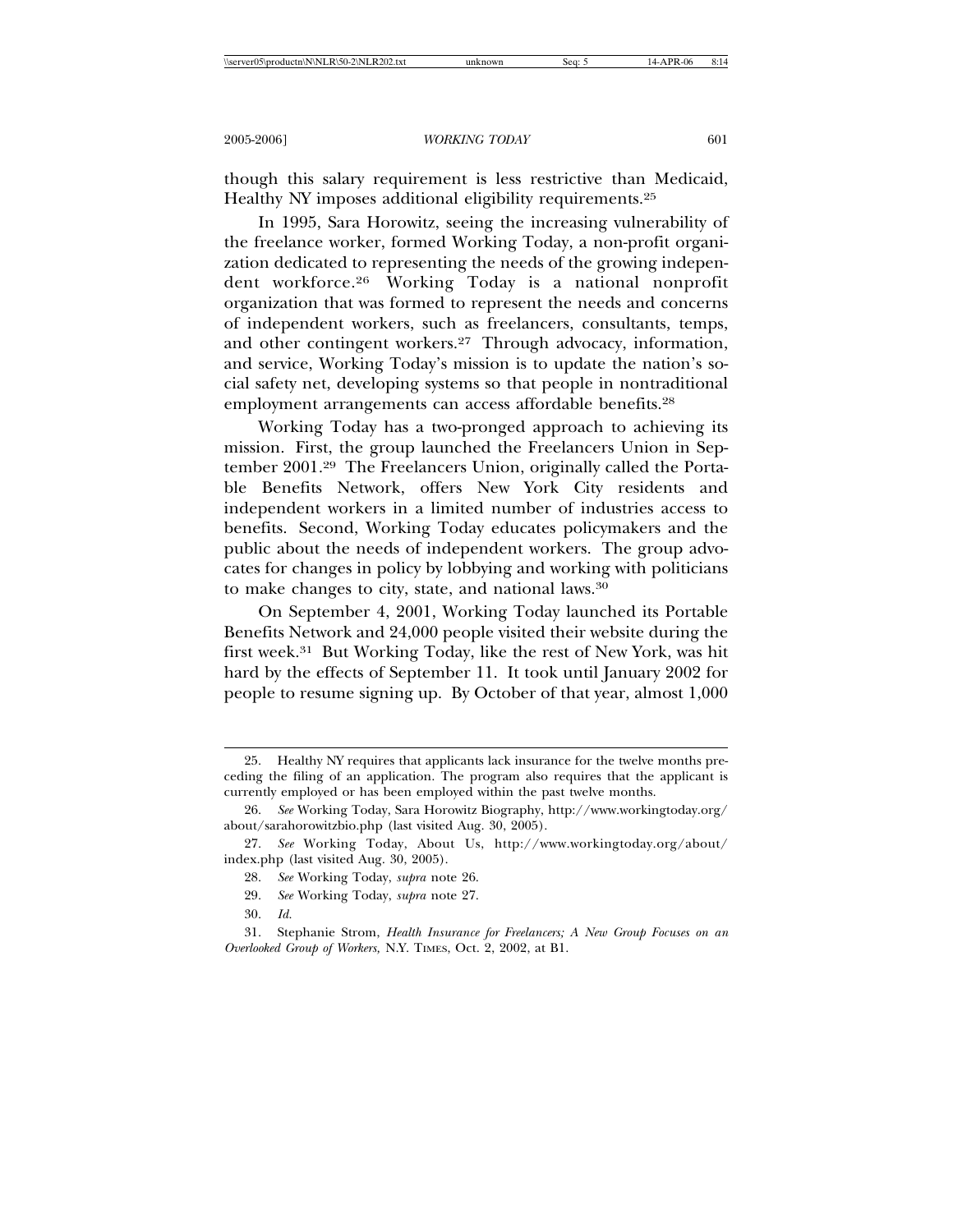people had enrolled in health insurance plans through Working Today.32

The idea behind Working Today's Portable Benefits Network is deceptively simple. By bringing together independent workers from around the city, Working Today is able to offer its Freelancers Union members access to benefits at reasonable rates. In 2001, it launched the program by offering benefits to a limited number of qualified individuals. To be eligible, individuals must work in one of six qualified industries: nonprofit, financial services, technology, media and advertising, arts and entertainment, child care, or alternative and traditional health care.<sup>33</sup> According to Horowitz, Working Today decided to start with these particular industries because she knew that the freelancers who worked in them could afford to pay, thus allowing the organization to develop a "track record" and gain credibility in the freelance community and the insurance industry.34 The list of eligible industries continues to grow, and in July 2004, Working Today added child caregivers to their list of qualified industries.35

In addition to working in a qualified field, applicants must have worked at least twenty hours per week for the eight weeks prior to joining the plan, or earned \$10,000 during the six months prior to joining.36 They must also live or work in the New York City area.37 The Freelancers Union offers three health insurance plans to its members.38 The plans vary in price, depending on whether the plan covers an individual or a family and whether the plan covers in-network health providers only or covers out of network

37. *Id.*

38. Working Today, Health Insurance — Choice of Three Plans, http://www. workingtoday.org/productsservices/healthdental.php (last visited November 17, 2005).

<sup>32.</sup> *Id.*

<sup>33.</sup> *See* Working Today, Eligibility Requirements — Premium Membership, http:/ /www.workingtoday.org/about/premiumeligibilityrequirements.php (last visited Aug. 30, 2005).

<sup>34.</sup> Joan Oleck, *Under the Radar*, FORD FOUNDATION REPORT (Summer 2003), http://www.fordfound.org/publications/ff\_report/view\_ff\_report\_detail.cfm?report\_ index=419.

<sup>35.</sup> *See* Press Release, Working Today, Caring for the Caregivers: Nannies in New York Finally Get Access to Affordable Health Insurance (July 26, 2004), http://www. workingtoday.org/press/pressreleases.php .

<sup>36.</sup> Working Today, *supra* note 33.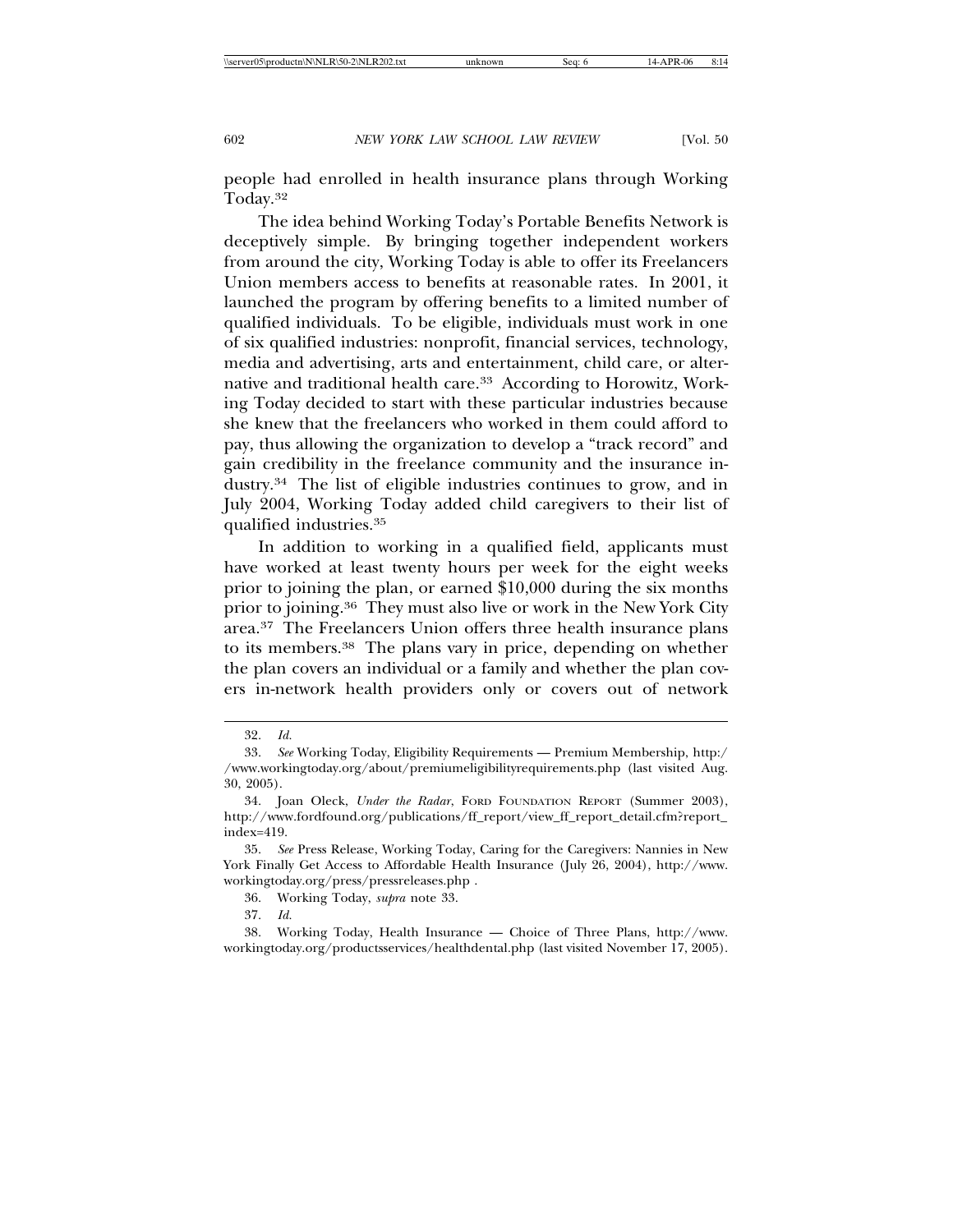health care providers as well.<sup>39</sup> For an individual, premiums start at as little as  $$185.78$  per month.<sup>40</sup> For freelancers who do not meet the minimum requirements, Working Today often steers individuals toward government programs for which they may qualify, such as Medicaid and Healthy NY.41

In addition to health insurance, the Freelancers Union offers disability and life insurance, and free checking through Citibank.42 It also runs financial seminars that help independent workers learn how to plan for retirement and long-term financial health.<sup>43</sup>

By creating and maintaining partnerships with professional associations, membership and community based organizations, unions, and companies, Working Today has provided access to affordable benefits to over 4,000 independent workers.<sup>44</sup> Organizations affiliated with eligible industries can offer its members the same health, life, and disability insurance and financial services benefits available to members of the Freelancers Union.45

The third plan, HIP Prime POS, includes in-network and out-of-network coverage with prescription drug benefits and preventive dental and optical care. The HIP Prime POS plan includes co-payments for in-network care with no deductible, and coinsurance out-of-network subject to a \$2,500 deductible. The premium starts at individuals \$287.58 per month and a family \$879.12 per month. *Id.*

Working Today guarantees these rates through August 31, 2006. *Id.*

41. *See supra* text accompanying notes 20-25. **R**

42. Working Today, Financial Services, http://www.workingtoday.org/productsservices/citibankservices.pdf (last visited June 5, 2005).

43. Working Today, Working Today Events, http://www.workingtoday.org/ events/index.php (last visited Dec. 22, 2004).

45. Working Today, Partner with Us, http://workingtoday.org/partners/partner withus.php#Eligibility (last visited July 12, 2005). *See also* Working Today, *supra* note 33.

<sup>39.</sup> *Id.*

<sup>40.</sup> The first plan, HIP Select EPO #1, offers in-network coverage only, including prescription drug coverage and preventive dental and optical care. Co-payments are required for office visits and in-patient care is subject to a deductible of up to \$3,000. The premium starts at \$185.78 per month for an individual and \$567.73 per month for a family of three. *Id.*

The second plan, HIP Select EPO #2, offers in-network coverage only, including prescription drug coverage and preventive dental and optical care. Co-payments are required for office visits and in-patient care is subject to a deductible of up to \$2,000. The premium starts at \$212.65 per month for an individual and \$649.93 per month for a family of three. *Id.*

<sup>44.</sup> *See* Sara Horowitz, PowerPoint Presentation for Yale School of Management, (Mar. 13, 2003), http://www.ventures.yale.edu/docs/Horowitz\_Presentation.pdf. *See also* Working Today, *supra* note 26.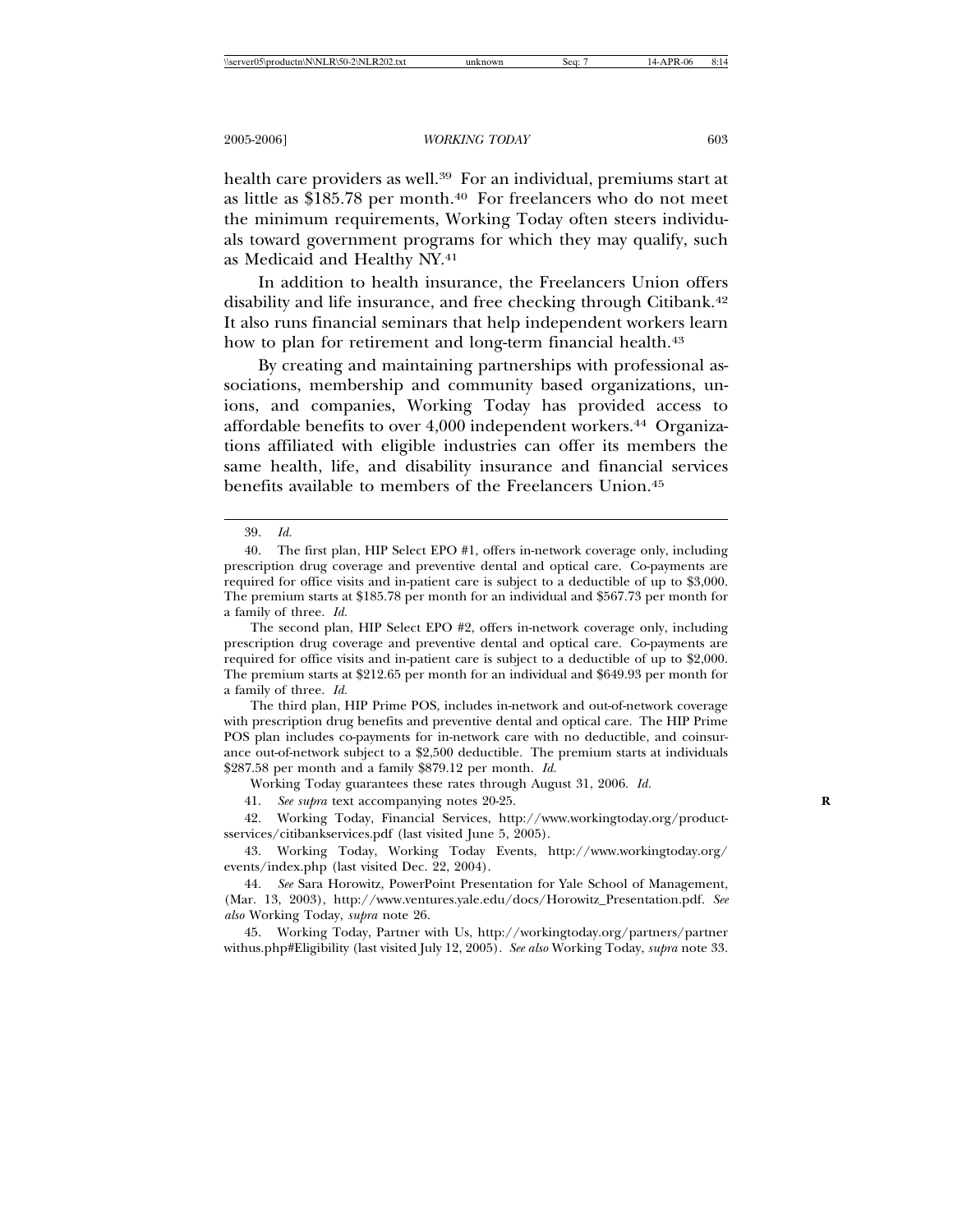One of the strengths of Working Today has been the ability of its staff to work with policymakers and other employment unions such as the Graphic Artists Guild, American Society of Journalists and Authors, and National Writers Union — to pressure politicians and others in authority to change the laws that govern independent workers.46 Before an organization can secure health insurance for its members at the group rate level, the organization must be classified as an "association" by the New York State Insurance Department.47 In 2000, Horowitz convinced then New York State Insurance Commissioner Neil D. Levin that freelance workers and temporary employees were no different than the employees of any corporation.48 As a result, the Commission classified Working Today as an association.49 By virtue of its new classification, Working Today was in the unique position of being able to administer insurance to those affected by the attacks of September 11, in cooperation with the September 11 Fund.<sup>50</sup> Without the publicity and attention Working Today received for its September 11 relief efforts, its insurance program might never have gotten off the ground.

In May 2002, Working Today launched a letter-writing campaign as a way to draw attention to the overlooked and underrepresented community of freelance workers.<sup>51</sup> Through its lobbying efforts, Working Today has formed valuable relationships

49. *Id.* 

50. The September 11 Fund, established as a result of a joint venture between the New York Community Trust and the United Way of New York City, was intended to provide one year's worth of health insurance to 15,000 people who were affected by the attacks. *See* Stephanie Strom, *\$200 Million More in Sept. 11 Aid is Allocated*, N.Y. TIMES, July 12, 2002, at B4. *See also* Strom, *supra* note 31. The purpose of the fund was to insure people who worked below Canal Street and in parts of Chinatown and who had lost jobs or suffered other economic effects as a result of the attacks. *Id.*

51. *See* Working Today, Latest Campaigns, http://www.workingtoday.org/advocacy/campaigns.php (last visited Feb. 14, 2006).

In order to qualify for benefits, members of partnership organizations are subject to the same eligibility requirements imposed on members of the Freelancers Union. *Id.*

<sup>46.</sup> Working Today, Partners, http://www.workingtoday.org/partners (last visited July 12, 2005).

<sup>47.</sup> *See* N.Y. INS. LAW §§ 4235(c)(1), 3231(a), 4317(a) (2005). *See also* Memorandum from the Office of General Counsel of the State of New York Insurance Department, *Re: Association Groups, Health Insurance* (June 3, 2005), *available at* http://www.ins. state.ny.us/rg050605.htm.

<sup>48.</sup> Strom, *supra* note 31.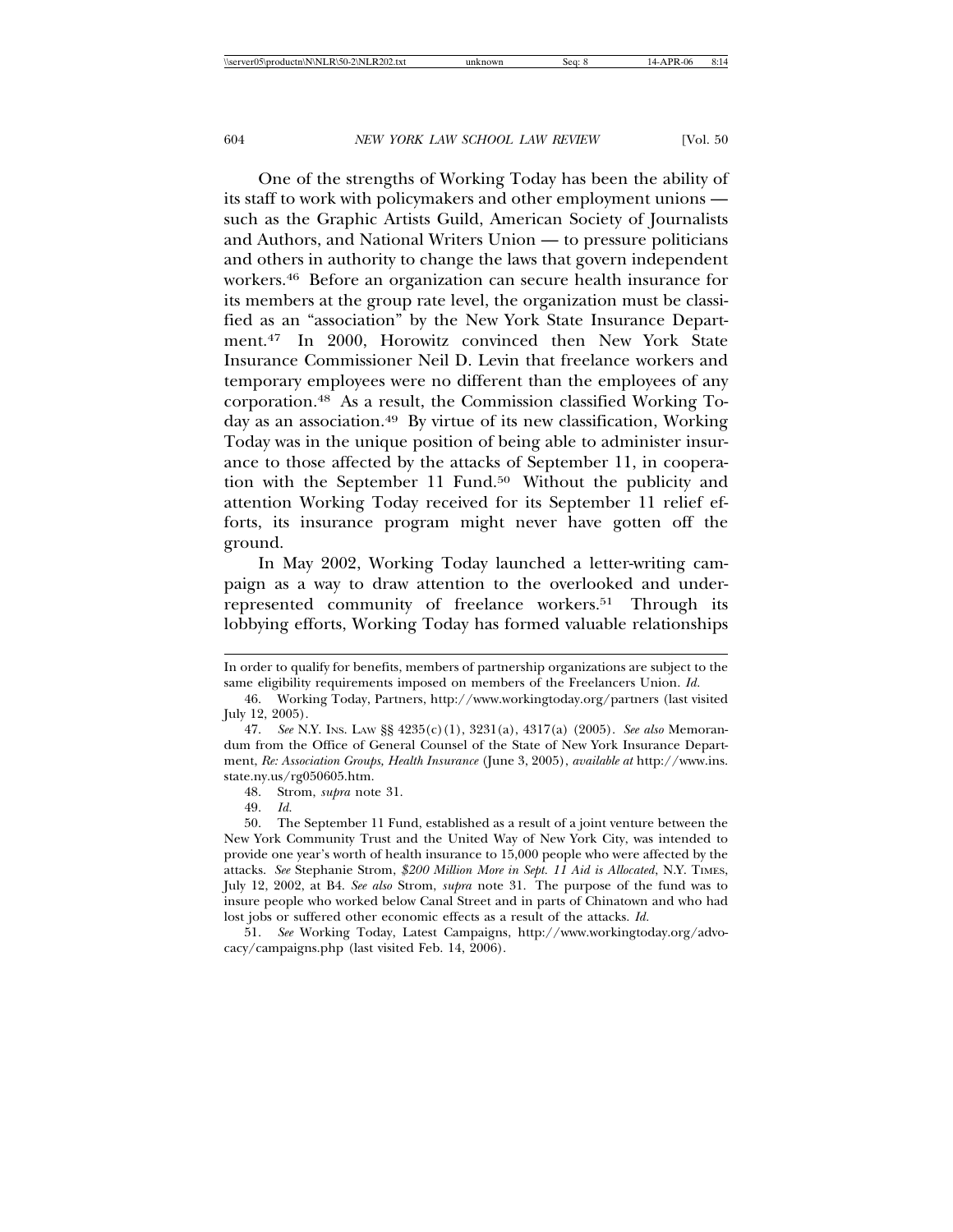with New York City and State legislative figures. The organization has raised awareness among governmental bodies about the lack of affordable health insurance. It has lobbied the New York City Council, the New York City Mayor's Office, and the New York State Insurance Department seeking legislative solutions to the problem. After conducting an online survey in January 2003, Working Today presented its findings at an educational briefing to New York City Council members Christine Quinn and Bill DeBlasio, who served as chairs of the Health Committee.52 Working Today members, eager to have their voices heard, filled the briefing room.53 Working Today members testified about the difficulty in finding affordable health care.54 Quinn, in particular, expressed her surprise at the salary needed to afford individual health insurance.<sup>55</sup> After the testimony, both DeBlasio and Quinn affirmed their commitment to ensuring affordable health insurance for New Yorkers and welcomed a continuing relationship between City Council and Working Today.56

At New York City's 2004 Neighborhood Development Achievement Awards reception, New York City Mayor Michael Bloomberg and Robert Walsh, Commissioner of the Department of Small Business Services, recognized Sara Horowitz for her success in community leadership.57 The website of the Mayor's Office of Health Insurance Access now refers individuals that don't qualify for government-based plans to Working Today. Working Today is the only non-governmental, non-group based health insurance option listed on the Mayor's website.58

Perhaps most notable is Working Today's collaboration with Governor Pataki's administration and the New York State Insurance Department's Health Care Reform Act of 2000. Working Today was

<sup>52.</sup> *See* Working Today, *supra* note 5.

<sup>53.</sup> *Id.*

<sup>54.</sup> *Id.*

<sup>55.</sup> *Id.*

<sup>56.</sup> *Id.*

<sup>57.</sup> Press Release, Working Today, Working Today Founder Sara Horowitz Receives "Community Leadership Award" from City of New York (July 23, 2004), http:// www.workingtoday.org/press/07-23-04.php.

<sup>58.</sup> *See* Mayor's Office of Health Insurance Access, How to Buy Health Insurance for Individuals and Sole Proprietors, http://www.nyc.gov/html/hia/html/indivoptions.html (last visited Jan. 8, 2005).